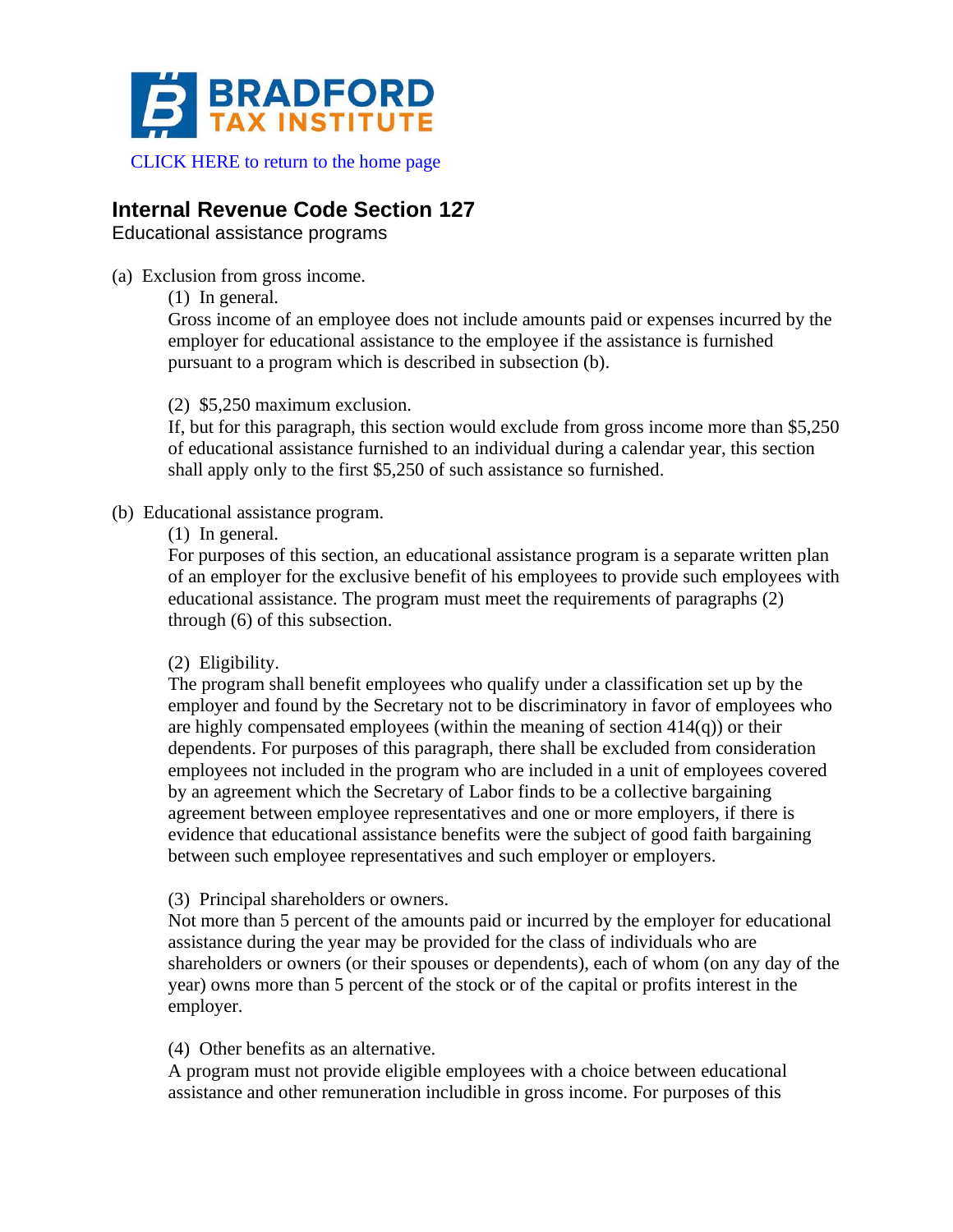section, the business practices of the employer (as well as the written program) will be taken into account.

(5) No funding required.

A program referred to in paragraph (1) is not required to be funded.

(6) Notification of employees.

Reasonable notification of the availability and terms of the program must be provided to eligible employees.

#### (c) Definitions; special rules.

For purposes of this section-

(1) Educational assistance.

The term "educational assistance" means-

(A) the payment, by an employer, of expenses incurred by or on behalf of an employee for education of the employee (including, but not limited to, tuition, fees, and similar payments, books, supplies, and equipment),

(B) in the case of payments made before January 1, 2026, the payment by an employer, whether paid to the employee or to a lender, of principal or interest on any qualified education loan (as defined in section  $221(d)(1)$ ) incurred by the employee for education of the employee, and

(C) the provision, by an employer, of courses of instruction for such employee (including books, supplies, and equipment),

but does not include payment for, or the provision of, tools or supplies which may be retained by the employee after completion of a course of instruction, or meals, lodging, or transportation. The term "educational assistance" also does not include any payment for, or the provision of any benefits with respect to, any course or other education involving sports, games, or hobbies.

(2) Employee.

The term "employee" includes, for any year, an individual who is an employee within the meaning of section  $401(c)(1)$  (relating to self-employed individuals).

(3) Employer.

An individual who owns the entire interest in an unincorporated trade or business shall be treated as his own employer. A partnership shall be treated as the employer of each partner who is an employee within the meaning of paragraph (2).

#### (4) Attribution rules.

(A) Ownership of stock. Ownership of stock in a corporation shall be determined in accordance with the rules provided under subsections (d) and (e) of section 1563 (without regard to section  $1563(e)(3)(C)$ ).

(B) Interest in unincorporated trade or business. The interest of an employee in a trade or business which is not incorporated shall be determined in accordance